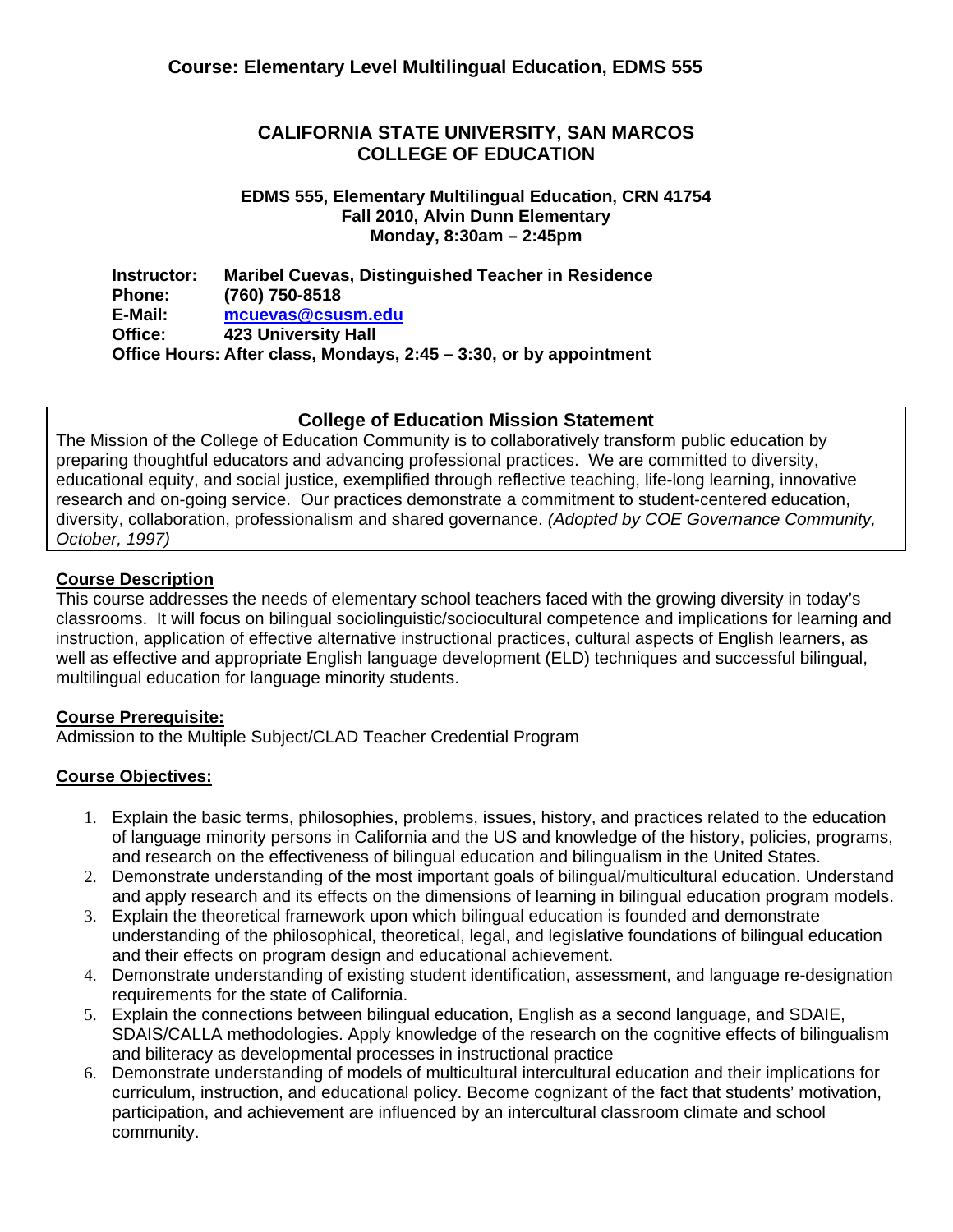- *Policy of the State of California* 7. Gain knowledge and understanding pertaining to similarities and differences between, contributions of, exchanges between, and varying perspectives of the populations referenced in *the Non- Discrimination*
- among languages. 8. Demonstrate knowledge of the transferability between primary and target language with the understanding that the level of transferability is affected by the level of compatibility and may vary
- resource. 9. Promote authentic parental participation that includes learning about school systems, assuming leadership roles and affecting policy and understanding of the family as a primary language and cultural

## **Required Texts:**

Echevarria, J., Vogt, M., and Short, D. (2008). *Making Content Comprehensible for English Language Learners: The SIOP Model,* 3rd Edition. Boston, MA: Allyn and Bacon.

English-Language Development Standards for California Public Schools K-12 (You can download the ELD standards from the CDE website (www.cde.ca.gov).

Moodle – Assigned articles

## **Authorization to Teach English Learners**

This credential program has been specifically designed to prepare teachers for the diversity of languages often encountered in California public school classrooms. The authorization to teach English learners is met through the infusion of content and experiences within the credential program, as well as additional coursework. Students successfully completing the program receive a credential with authorization to teach English learners. (*Approved by CCTC in SB2042 Program Standards – August 2002*).

## **Student Learning Outcomes**

## **Teacher Performance Expectation (TPE) Competencies:**

The course objectives, assignments, and assessments have been aligned with the CTC standards for the Multiple and Single Subject(s) Credential. This course is designed to help teachers develop the skills, knowledge, and attitudes necessary to assist schools and district in implementing effective programs for all students. The successful candidate will be able to merge theory and practice in order to realize a comprehensive and extensive educational program for all students. The following TPE is addressed in this course:

### **TPE 15**: **Social Justice and Equity**

- Valuing socially equitable teaching, learning, and schooling in a variety of organizational settings
- Incorporating pluralism and divergent perspectives on educating diverse students
- Democratizing public education to achieve social justice and equity

## **California Teacher Performance Assessment (CalTPA):**

system of teacher performance assessment (TPA), to be embedded in the credential program of preparation.<br>At CSUSM this assessment system is called the CalTPA or the TPA for short. Beginning July 1, 2008 all California credential candidates must successfully complete a state-approved

To assist your successful completion of the TPA a series of informational seminars are offered over the course of the program. TPA related questions and logistical concerns are to be addressed during the seminars. Your attendance to TPA seminars will greatly contribute to your success on the assessment.

Additionally, COE classes use common pedagogical language, lesson plans (lesson designs), and unit plans (unit designs) in order to support and ensure your success on the TPA and more importantly in your credential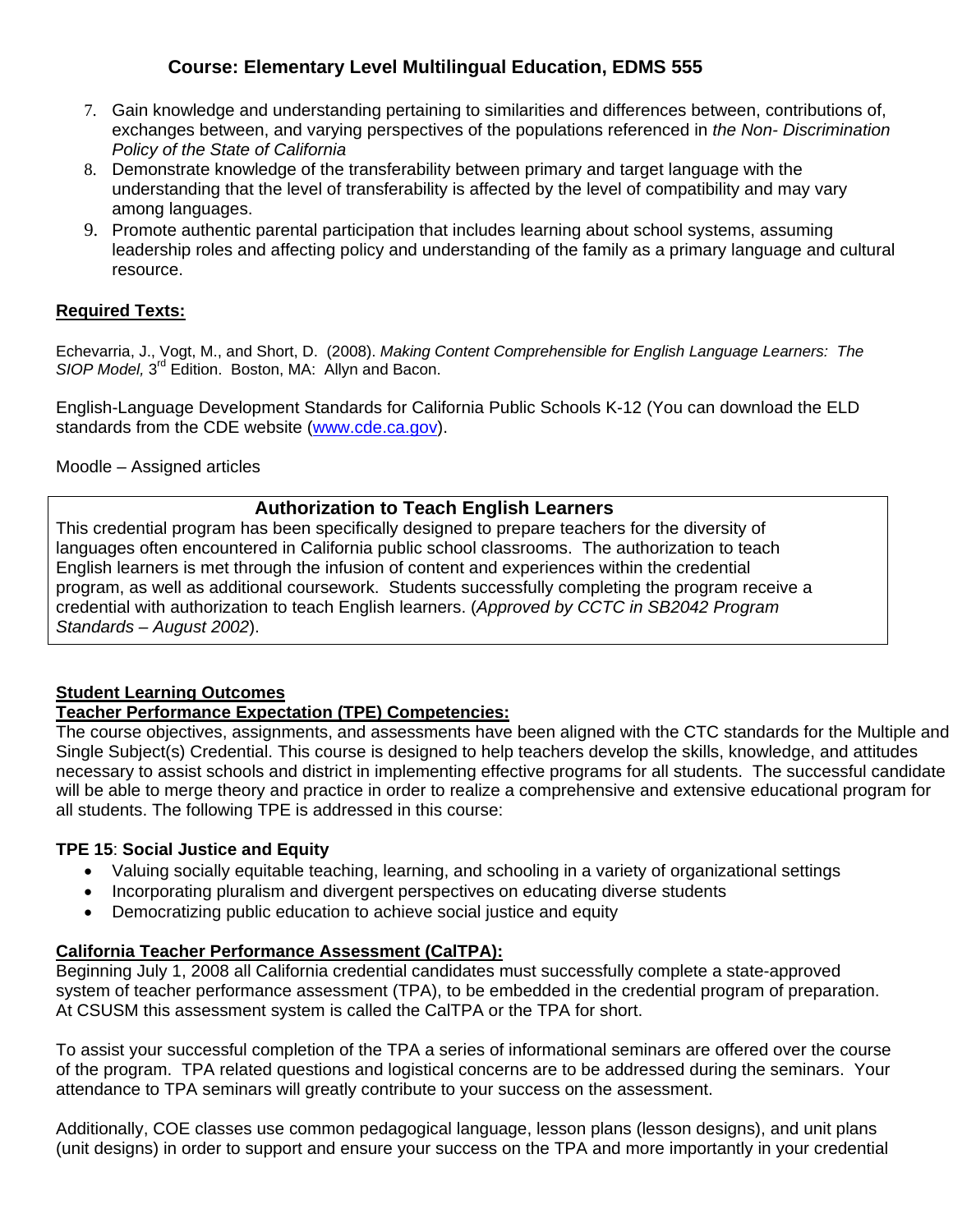program.

The CalTPA Candidate Handbook, TPA seminar schedule, and other TPA support materials can be found on the COE website provided at the website provided: http://lynx.csusm.edu/coe/CalTPA/CalTPAdocuments.asp

### **College of Education Attendance Policy**

 circumstances, s/he should contact the instructor as soon as possible. *(Adopted by the COE Governance*  Due to the dynamic and interactive nature of courses in the College of Education, all students are expected to attend all classes and participate actively. At a minimum, students must attend more than 80% of class time, or s/he may not receive a passing grade for the course at the discretion of the instructor. **Individual instructors may adopt more stringent attendance requirements**. Should the student have extenuating *Community, December, 1997).* 

## **Students with Disabilities Requiring Reasonable Accommodations:**

Students with disabilities who require reasonable accommodations must be approved for services by providing appropriate and recent documentation to the Office of Disable Student Services (DSS). This office is located in Craven Hall 5205, and can be contacted by phone at (760) 750-4905, or TTY (760) 750-4909. Students authorized by DSS to receive reasonable accommodations should meet with their instructor during office hours or, in order to ensure confidentiality, in a more private setting.

# **Course Requirements:**

| • Reflective Statements: TPE 15<br>points<br>5<br>• Reading Response (4 points each)<br>16<br>• Multicultural Literature Annotation<br>5 | • Attendance, Participation, & Professional Disposition<br>• ELL/Immigrant interview<br>• ELD / SDAIE Lesson Observation & Write-up<br>• CAT SDAIE Lesson Designs | 14<br>20<br>15<br>25 | points<br>points<br>points<br>points |
|------------------------------------------------------------------------------------------------------------------------------------------|-------------------------------------------------------------------------------------------------------------------------------------------------------------------|----------------------|--------------------------------------|
|                                                                                                                                          |                                                                                                                                                                   |                      | points<br>points                     |

## **ASSIGNMENT DESCRIPTIONS**

## **1. Attendance, Professional Disposition, and Class Participation 14 points**

First is the expectation that you will attend all class sessions prepared to actively participate in class activities, group and individual sharing, and discussions on various topics and assigned reading**. Points will be deducted for each full day absence. A student who misses more than two (2) days of class will not pass this class (see the College of Education Attendance Policy). Arriving late and leaving early may be documented as a ½ day absence.** An opportunity to earn extra credit points will be announced midsemester.

 the description below and the CSUSM College of Education's Mission Statement for guidelines. Professional, credentialed educators are evaluated on "performance of non-instructional duties and responsibilities" by their administrators. Punctuality, attendance, collaboration with colleagues, and professionalism fall under this category. Your professional disposition is related to how you conduct yourself in class and at a school site. Please communicate any attendance issues directly with the instructor. Please see

## **CSUSM College of Education Professional Dispositions**

The California State University San Marcos College of Education fosters the development of the following professional dispositions among our candidates. Candidates increasingly reflect these dispositions in their work with students, families, and communities.

 **Social Justice and Equity:** Candidates appreciate the languages, communities, and experiences learners bring to the classroom. Candidates advocate for and support marginalized communities and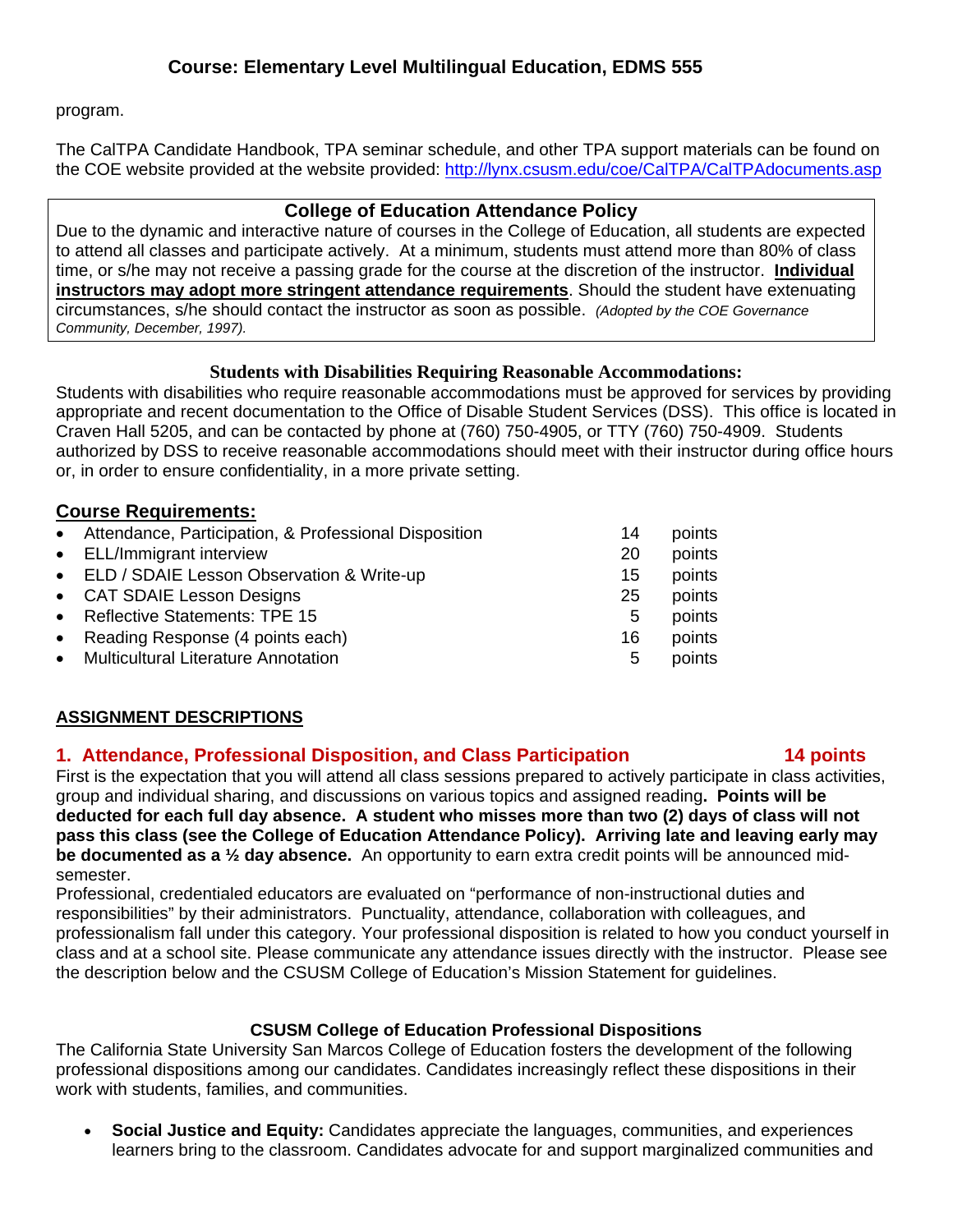individuals.

- **Collaboration:** Candidates learn and practice the skills of collaboration in their coursework and use them in their professional interactions with students, colleagues, parents, caregivers and those in the wider community.
- **Critical Thinking:** Candidates analyze various professional contexts, resulting in more informed decision making about professional practice.
- **Professional Ethics:** Candidates learn to make and act on well-reasoned, principled judgments.
- **Reflective Teaching and Learning:** Candidates critically review their professional practice and the impact it has on student success.
- experiences throughout their career. **Life-Long Learning:** Candidates are committed to actively seeking new knowledge, skills and

## **2. ELL/Immigrant Interview 20 points**

The purpose of this assignment is to better understand the life of an English language learner and/or immigrant living in our country. You will interview an individual who has learned or is learning English as a second language. This adult person can be a fellow student, someone you know, or someone you seek out. Through the interview process, you will find out how the person has acquired or is acquiring English and any Challenges and/or successes faced by immigrants as they learn a new language and culture. Guideline for the interview questions and a rubric for scoring this assignment will be shared in class. Assignment will be submitted in class; length 2-3 pages maximum. More information on the criteria and expectations of this assignment will be explained in detail in class.

# **3. ELD / SDAIE Lesson Observation & Write-up 15 points 15 points**

The purpose of this assignment is for you to see instruction for English Language Learners in action and to observe the strategies teachers implement during instruction, as well as the engagement and interaction of all the students. Detailed instructions and a 'check-list for this observation, as well as a rubric for scoring this assignment will be shared in class. Assignment will be submitted to Moodle and brought to class; length 2-3 pages maximum.

# **4. Critical Assessment Task**

## **Social Justice and Equity Multicultural Lesson Designs 25 points**

The purpose of this assignment is to provide differentiated instruction with the sound methodologies, principles, and strategies appropriate for English language learners at 3 different language proficiency levels using the TPA Lesson Design Template. Use the best practices methodologies and pedagogy for English Learners as you design instructional experiences for your students.

Your lesson design will contain:

- Content objective and language objective, posted and explained to students
- Evidence of Lesson Preparation
- Evidence of Building Background
- Evidence of Comprehensible Input
- Evidence of Learning, Scaffolding, and Questioning Strategies
- Evidence of Student Interaction
- Evidence of hands on practice and application of new learning
- Evidence thoughtful lesson delivery
- Evidence of Review and Assessment

You may work in a group of 2 to 4 students to create a Collection of Lesson Designs. Together you will collaborate to select a grade level, content area and Social Justice Theme to center your collection around.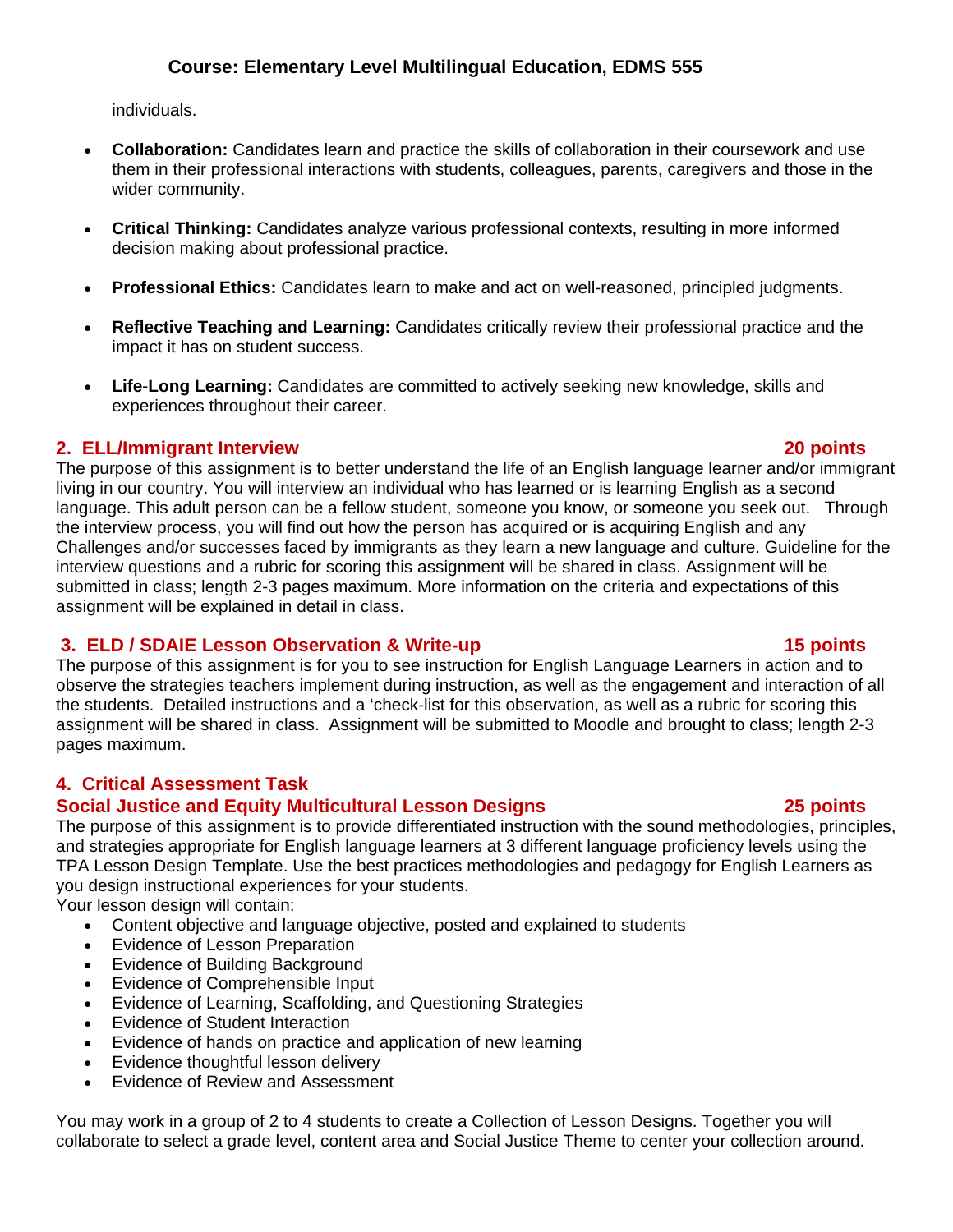Each group member will then individually design a lesson using the Lesson Design Template. Submit all Lesson Designs bound together.

### **Statement of participation.**

As a group, write a paragraph describing each member of the group's participation and contributions to the completed project

 This assignment and scoring rubric will be fully explained in class. Please include an appendix of any supplementary materials you designed or borrowed including black line masters of graphic organizers, worksheets, or assessments. Remember to give credit where credit is due.

| <b>Criteria</b>                                                       | <b>Developing</b>                                                                                                                                                                                                           | <b>Nearly</b>                                                                                                                                                                                                                | <b>Meets</b>                                                                                                                                                                                                                                                                                                                                   | <b>Exceeds</b>                                                                                                                                                                                                                                                                                                                                                                                                       |
|-----------------------------------------------------------------------|-----------------------------------------------------------------------------------------------------------------------------------------------------------------------------------------------------------------------------|------------------------------------------------------------------------------------------------------------------------------------------------------------------------------------------------------------------------------|------------------------------------------------------------------------------------------------------------------------------------------------------------------------------------------------------------------------------------------------------------------------------------------------------------------------------------------------|----------------------------------------------------------------------------------------------------------------------------------------------------------------------------------------------------------------------------------------------------------------------------------------------------------------------------------------------------------------------------------------------------------------------|
|                                                                       |                                                                                                                                                                                                                             | <b>Meets</b>                                                                                                                                                                                                                 |                                                                                                                                                                                                                                                                                                                                                |                                                                                                                                                                                                                                                                                                                                                                                                                      |
| <b>SIOP/SDAIE</b><br>Lesson<br>Design                                 | Candidates know and<br>can apply few of the<br>pedagogical theories,<br>principles, and<br>instructional practices<br>for English learners.<br>English learners do not<br>comprehend key<br>academic concepts<br>and ideas. | Candidates know<br>many pedagogical<br>theories, principles,<br>and instructional<br>practices for English<br>learners, but cannot<br>apply them in a<br>comprehensive<br>manner.                                            | Candidates know<br>and can apply<br>pedagogical<br>theories, principles,<br>and instructional<br>practices for<br>comprehensive<br>instruction of<br>English learners.                                                                                                                                                                         | Candidates know and<br>can apply pedagogical<br>theories, principles,<br>and instructional<br>practices for<br>comprehensive<br>instruction of ALL<br>English learners.                                                                                                                                                                                                                                              |
| <b>TPE 15</b><br><b>Social</b><br><b>Justice and</b><br><b>Equity</b> | Candidates do not<br>address issues of<br>social justice and<br>equity in the<br>classroom, and<br>lessons are not<br>designed for students<br>from diverse<br>backgrounds.                                                 | Candidates know<br>many issues of<br>social justice and<br>equity, but lessons<br>do not include<br>instructional<br>practices for diverse<br>students and are not<br>grounded in theories<br>of multicultural<br>education. | Candidates know<br>and can apply<br>issues of social<br>justice and equity<br>in the classroom.<br>Lessons include<br>instructional<br>practices that are<br>grounded in<br>multicultural<br>education, and<br>provide equitable<br>outcomes for<br>students from<br>different linguistic,<br>cultural, social and<br>economic<br>backgrounds. | Candidates know and<br>apply issues of social<br>justice and equity in<br>their lessons. Lessons<br>apply instructional<br>strategies grounded in<br>theories, principles &<br>ideas of multicultural<br>education, ensure<br>equitable outcomes for<br>all students from<br>different backgrounds,<br>and are designed<br>collaboratively with<br>stakeholders<br>representing all<br>students in the<br>classroom. |

### **Critical Assessment Task, Social Justice and Equity Multicultural Literacy Designs - Scoring Rubric**

### **Lesson Presentations**

Each group will have 15-20 minutes engage the class in one of their SDAIE and Social Justice and Equity Lesson Designs to the class*.*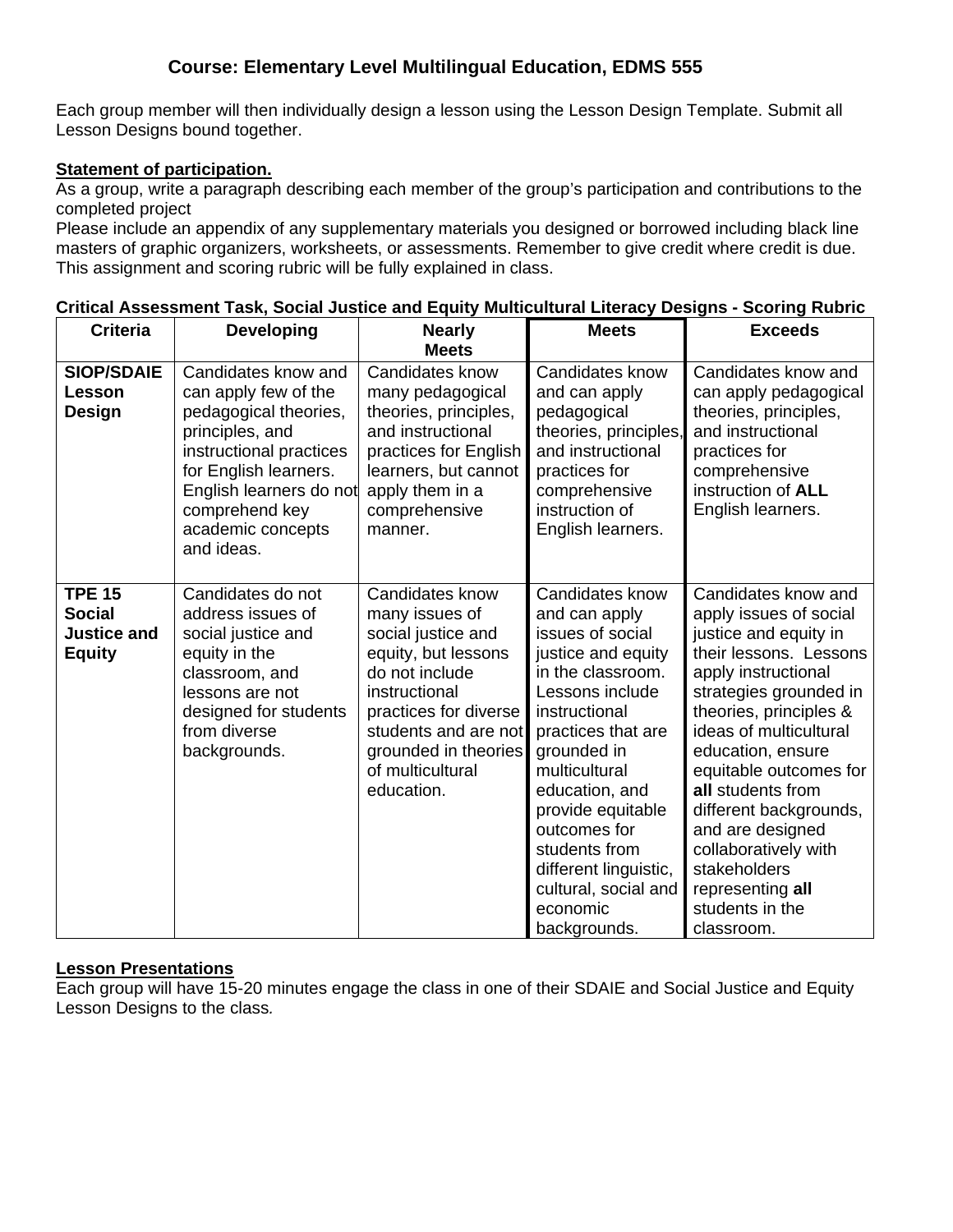# **5. TPE 15 Reflective Statement 6 and 5 points 3 points 3 points 3 points 3 points 3 points 3 points 3 points 3 points 3 points 3 points 3 points 3 points 3 points 3 points 3 points 3 points 3 points 3 points 3 points 3 po**

### **Teacher Performance Expectation 15:**

### **Social Justice and Equity**

Teacher candidates will be able to identify issues of social justice and equity in the classroom and can apply appropriate instructional strategies to ensure equal outcomes for diverse students. They will be familiar with ideas, definitions, and major theorists in the fields of multicultural education, social reconstruction, and democratic education. Pluralism and divergent perspectives on educating students will be the foundation of designing effective lessons and instructional practices for diverse students. Candidates will understand when and how to collaborate with others, especially curriculum specialists, community leaders, and parents on preparing relevant and appropriate instructional activities, curricular units, and school structures that would provide equitable outcomes for students from different linguistic, cultural, and social economic backgrounds.

### **Assignment Objective:**

Students will write a final reflection that demonstrates knowledge gained through meeting the objectives of this course relating to social justice and equity and themselves as future teachers:

### **Directions**

Write a thoughtful, one or two-paragraph reflection on each of the three areas. Use the readings, (SIOP, Diaz-Rico) assignments, (EL/Immigrant Interview, ELD Lesson Observation, Social Justice and Equity Lesson Design) power points, discussions, and group activities as reference for your reflections. You may use this Word document for your answers.

### **TPE 15 Social Justice and Equity Reflection Questions**

1. What do you consider the most important issue dealing with *social justice and equity* in the classroom that you will face as a new teacher? How, as a new teacher, will you respond to this challenge?

2. What ideas and strategies will you bring into your classroom to ensure a *socially just* environment and *equitable outcomes* for all students?

3. Describe how your experience learning, reading, and writing about issues of *social justice and equity* in education will help you be successful as a teacher. Speak to these four points:

- **a. Pedagogy**
- **b. Curriculum**
- **c. Collaboration**
- **d. Professional Development**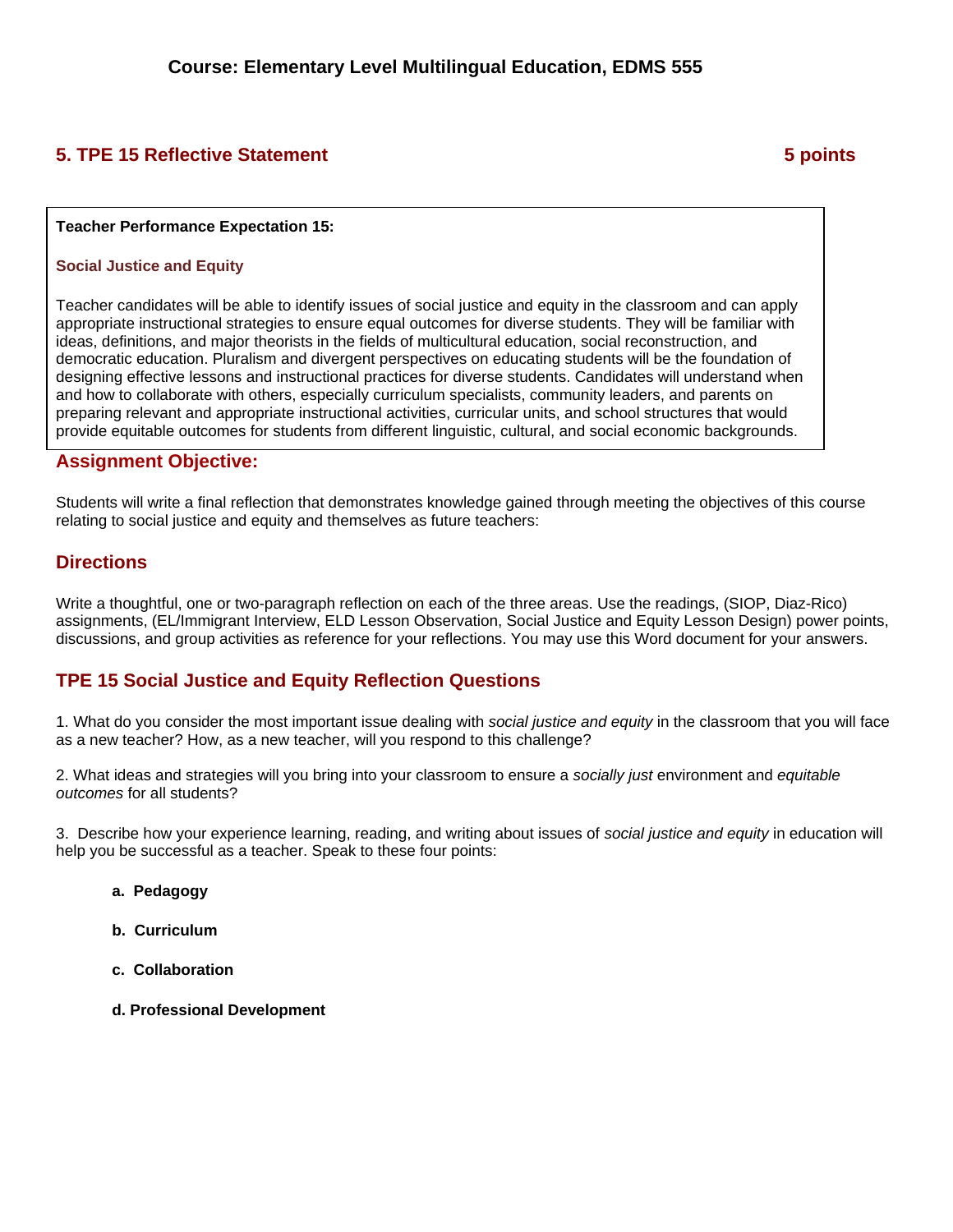### **Grading Standards**

In this class, all students begin with 100 points. Points will be deducted from your total, based on the quality of the work you turn in for each assignment.

 submitted as specified in class on the due date. **Assignments not submitted on due date will lose 10% of**  In addition, all students are expected to participate in class activities and demonstrate reflective learning. It is important that students are well prepared for course sessions by completing the readings and assignments scheduled before class meetings. Unless otherwise negotiated with the instructor, all assignments are to be **earned credit per day.** Assignments should be typed and double-spaced.

All work needs to be turned in to WebCT.

All assignments must be turned in no later than Friday, October  $29<sup>th</sup>$  to receive credit.

The following grading scale will be used with the points students have remaining at the end of class:

| 93-100%A               |  |
|------------------------|--|
| 90-92%A-               |  |
| 88-89%B+               |  |
| 83-87%B                |  |
| 80-82%B-               |  |
| <u>75-79%…………………C+</u> |  |
| 72-75C                 |  |
|                        |  |
| 60-69%D                |  |
| 59% and belowF         |  |

*Note: Students are reminded that the College requires completion of this course with a C+ or higher.* 

### **All University Writing Requirement:**

Writing requirements for this class will be met as described in the assignments above. Every course at the university, including this one, must have a writing requirement of at least 2500 words. TPA Assessment will count toward this requirement.

### **CSUSM Academic Honesty Policy:**

"Students will be expected to adhere to standards of academic honesty and integrity, as outlined in the Student Academic Honesty Policy. All written work and oral presentation assignments must be original work. All ideas/materials that are borrowed from other sources must have appropriate references to the original sources. Any quoted material should give credit to the source and be punctuated with quotation marks.

Students are responsible for honest completion of their work including examinations. There will be no tolerance for infractions. If you believe there has been an infraction by someone in the class, please bring it to the instructor's attention. The instructor reserves the right to discipline any student for academic dishonesty in accordance with the general rules and regulations of the university. Disciplinary action may include the lowering of grades and/or the assignment of a failing grade for an exam, assignment, or the class as a whole."

Incidents of Academic Dishonesty will be reported to the Dean of Students. Sanctions at the University level may include suspension or expulsion from the University.

### **Plagiarism:**

As an educator, it is expected that each student will do his/her own work, and contribute equally to group projects and processes. Plagiarism or cheating is unacceptable under any circumstances. If you are in doubt about whether your work is paraphrased or plagiarized see the Plagiarism Prevention for Students website http://library.csusm.edu/plagiarism/index.html. If there are questions about academic honesty, please consult the University catalog.

### **Use of Technology:**

Students are expected to demonstrate competency in the use of various forms of technology (i.e. word processing, electronic mail, WebCT6, use of the Internet, and/or multimedia presentations). Specific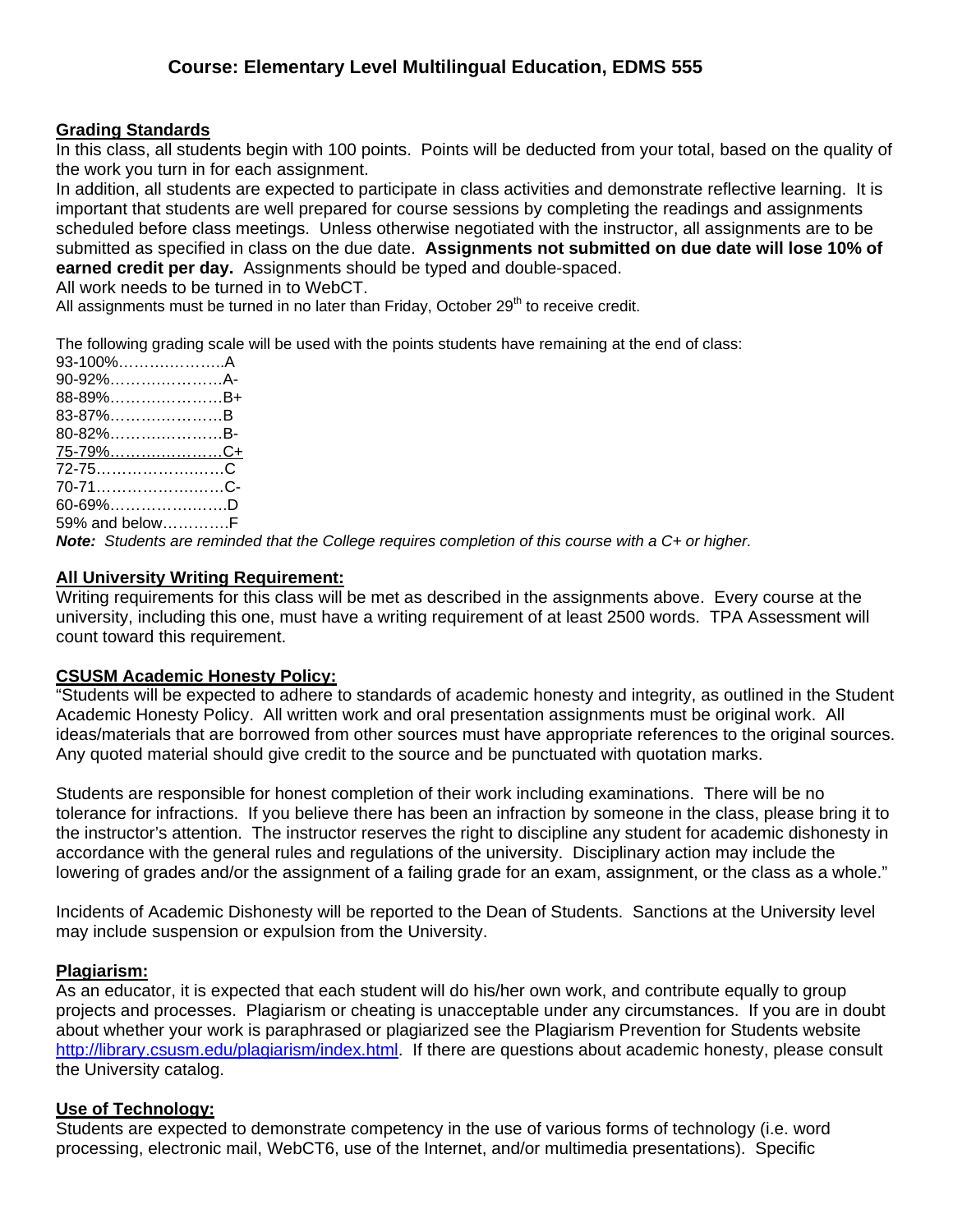requirements for course assignments with regard to technology are at the discretion of the instructor. Keep a digital copy of all assignments for use in your teaching portfolio. All assignments will be submitted online, and some will be submitted in hard copy as well. Details will be given in class.

### **Electronic Communication Protocol:**

Electronic correspondence is a part of your professional interactions. If you need to contact the instructor, WebCT e-mail is often the easiest way to do so. It is my intention to respond to all received e-mails in a timely manner. Please be reminded that e-mail and on-line discussions are a very specific form of communication, with their own nuances and etiquette. For instance, electronic messages sent in all upper case (or lower case) letters, major typos, or slang, often communicate more than the sender originally intended. With that said, please be mindful of all e-mail and on-line discussion messages you send to your colleagues, to faculty members in the College of Education, or to persons within the greater educational community. All electronic messages should be crafted with professionalism and care.

Things to consider:

- Would I say in person what this electronic message specifically says?
- How could this message be misconstrued?
- Does this message represent my highest self?
- Am I sending this electronic message to avoid a face-to-face conversation?

In addition, if there is ever a concern with an electronic message sent to you, please talk with the author in person in order to correct any confusion.

# **6. Reading Response (4 points each) 16 points**

Reflections are based on the readings, discussed topics in class, and additional readings on Moodle.

Reading Reflections will be discussed at the beginning of the class session on which they are due, and **must**  include:

- A written analysis of the assigned topic that reflects understanding of the key concepts, including specific examples from the required readings.
- A reflection of the topic including connections that can be made between the topics and teaching English language learners, **with specific examples from student teaching experiences, school observations, or other personal experiences in diverse settings.**

# **7. Multicultural Literature Annotation 5 points**

The purpose of this assignment is to practice e valuating and choosing children's' literature for your classroom with a critical eye towards creating a classroom library that positively reflects the culture and experiences of your students and their families. Be prepared to give a brief "book talk" to the class. This assignment will be modeled and explained in class.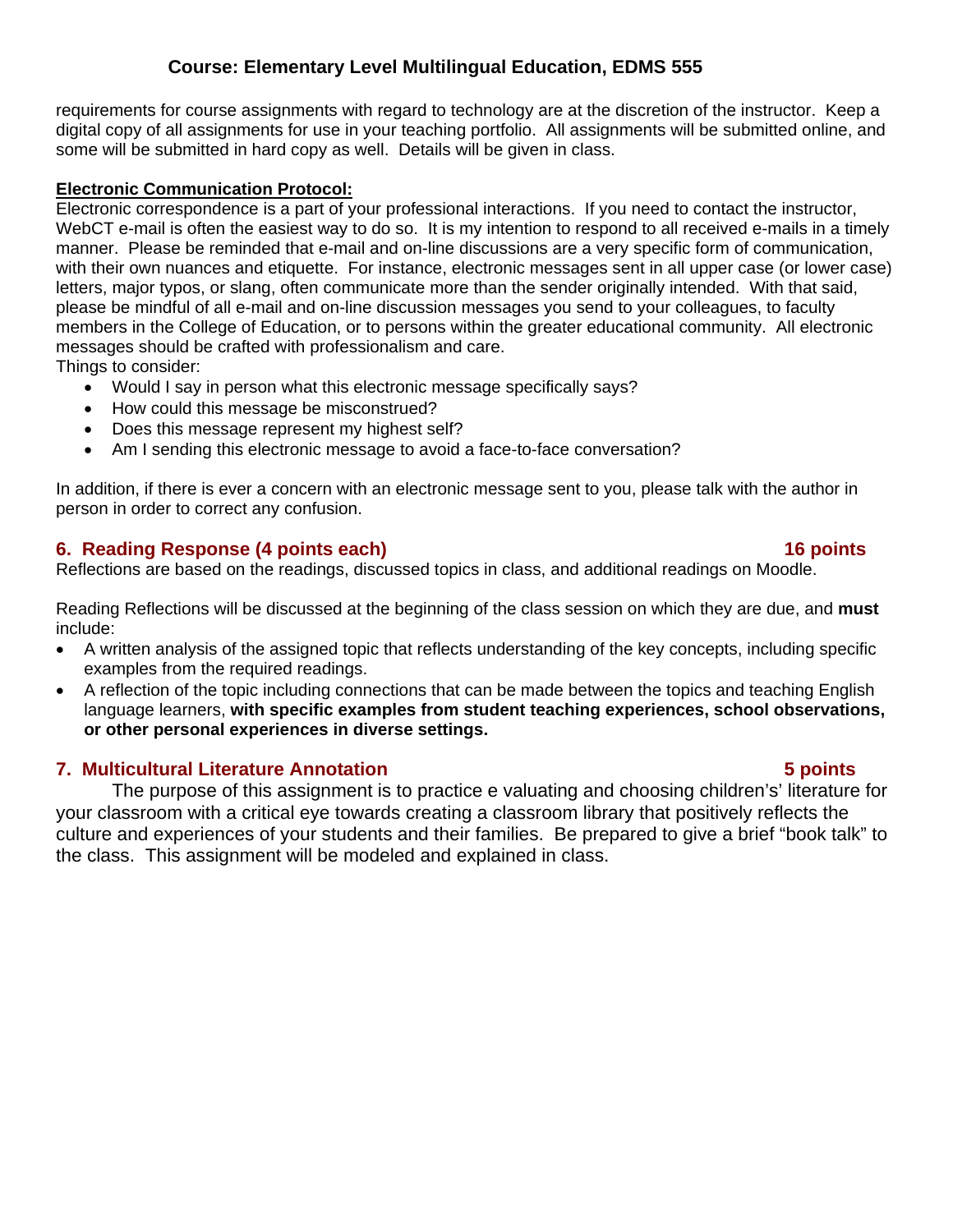## **The instructor reserves the right to alter the instructional timeline, add, delete, and /or change topics and assignments in response to individual and class needs. Last Update: 9/6/10**

| <b>Date</b>          | <b>Topics</b>                                                                                                                                                                                                                                                                                                                                                                                                                                             | <b>Assignments (if any)</b>                                                                                                                                                                                                                                      |
|----------------------|-----------------------------------------------------------------------------------------------------------------------------------------------------------------------------------------------------------------------------------------------------------------------------------------------------------------------------------------------------------------------------------------------------------------------------------------------------------|------------------------------------------------------------------------------------------------------------------------------------------------------------------------------------------------------------------------------------------------------------------|
| Session 1<br>8/30/10 | <b>Introducing Sheltered Instruction</b><br><b>Getting to Know Your Students</b><br>$\bullet$<br>Who Are English Learners?<br>$\bullet$<br>Second Language Acquisition Theories<br>$\bullet$<br>Bilingual Education; research, theoretical<br>$\bullet$<br>framework, history<br>SIOP 1: Introducing Sheltered Instruction<br>$\bullet$<br><b>SIOP Model Overview</b><br>$\bullet$<br><b>Discuss ELL/ Immigrant Interview</b><br>$\bullet$<br>assignment. | <b>Readings Before Session 1:</b><br><b>SIOP Chapter 1 - Introducing Sheltered</b><br><b>Instruction</b><br>Diaz-Rico: Chapter 3 (Moodle)<br><b>Reading for Session 2:</b><br><b>SIOP Chapter 2 - Lesson Preparation</b><br>SIOP Chapter 3 - Building Background |
| Session 2<br>9/13/10 | <b>Lesson Preparation &amp; Building Background</b><br>Language & Content Objectives<br>$\bullet$<br>Activity: Writing Language & Content<br>$\bullet$<br><b>Objectives</b><br>Supplementary materials<br>$\bullet$<br>Adaptation of content for ELL levels<br>$\bullet$<br><b>Building background</b><br>$\bullet$<br><b>Discuss: Observation assignment</b><br>$\bullet$                                                                                | <b>Reading for Session 3:</b><br>SIOP Chapter 4 - Comprehensible Input<br><b>CELDT handout/link (given in class)</b><br>Download ELD standards and read the<br>Introduction pgs.11-15.                                                                           |
| Session 3            | <b>Building Background &amp; Comprehensible</b>                                                                                                                                                                                                                                                                                                                                                                                                           | <b>Due: ELL/Immigrant Interview</b>                                                                                                                                                                                                                              |
| 9/20/10              | <b>Input</b><br>Cognitive Academic Language<br>$\bullet$<br>Proficiency: Vocabulary instruction<br>Appropriate Speech<br>$\bullet$<br><b>CELDT Testing</b><br>$\bullet$<br>California English Language<br>$\bullet$<br>Development (ELD) Standards and<br><b>Levels of Proficiency</b><br>Aligning California Content Standards<br>$\bullet$<br>with ELD Standards                                                                                        | <b>Reading for Session 4:</b><br><b>SIOP Chapter 5 - Strategies</b><br><b>SIOP Chapter 6 - Interaction</b>                                                                                                                                                       |
| Session 4<br>9/27/10 | <b>Strategies &amp; Interaction</b><br>Scaffolding<br>$\bullet$<br>Questioning: HOTS, Bloom's Taxonomy<br>$\bullet$<br><b>Grouping Configurations &amp; Wait Time</b><br>$\bullet$<br>Using the ELD Standards and the CA<br>$\bullet$<br><b>Content Standards to Differentiate</b><br>Instruction<br>Differentiated Instruction in action:<br>$\bullet$<br>models for K-6 classroom                                                                       | <b>Due: Observation</b><br><b>Reading for Session 5:</b><br><b>SIOP Chapter 7 - Practice / Application</b><br>Diaz Rico Chapter 5 (Moodle)                                                                                                                       |